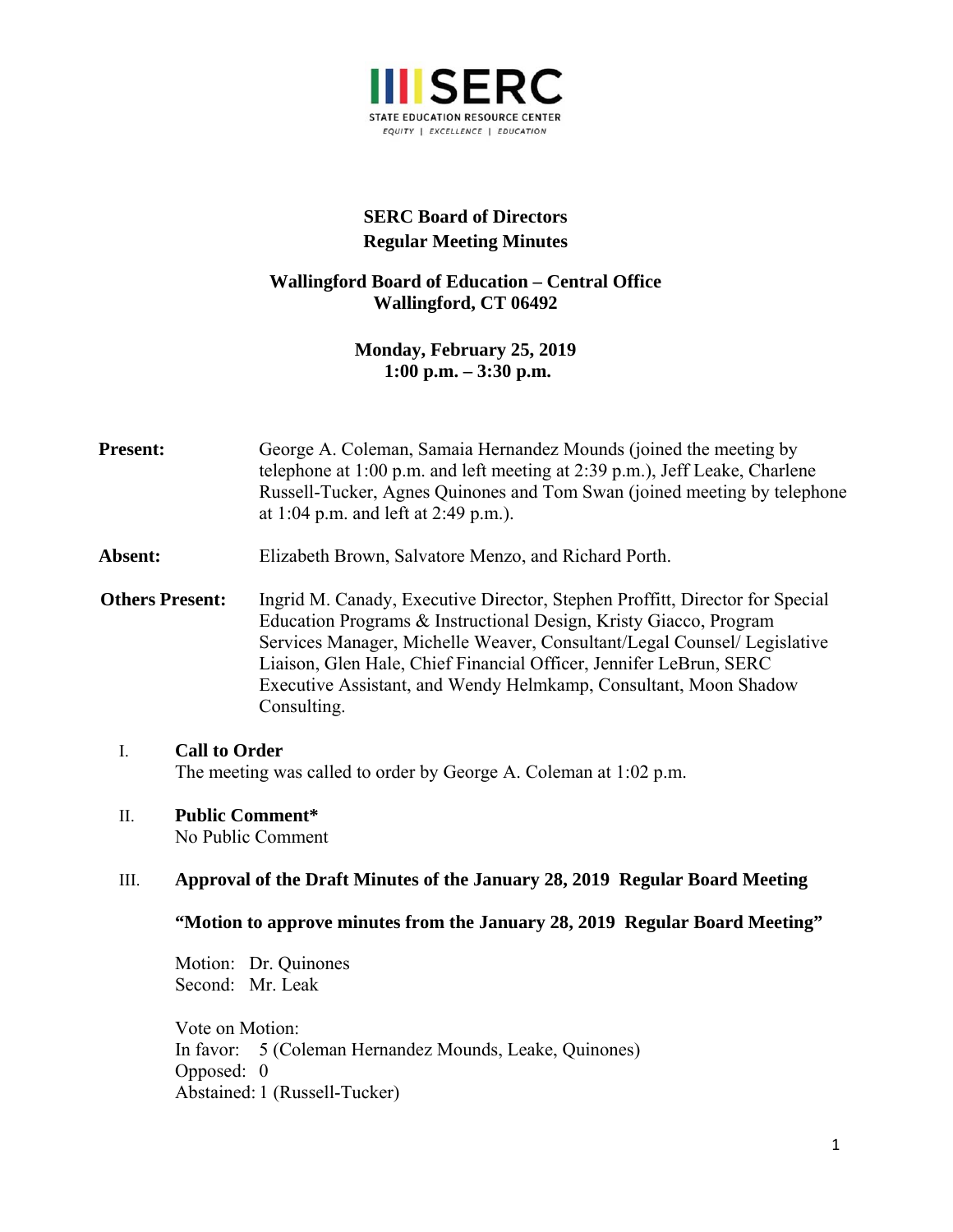IV. **Executive Session -** Wendy Helmkamp, Moon Shadow Consulting - SERC's Five-Year Strategic Plan.

### **"Motion to enter into Executive Session for the Purpose of Discussing SERC's Five-Year Strategic Plan."**

Motion: Dr. Quinones Second: Mr. Leake

Vote on Motion: In favor: 6 (Coleman, Hernandez Mounds, Leake, Russell-Tucker, Quinones, Swan) Opposed: 0 Abstained: 0

The Board voted unanimously to enter into Executive Session at 1:05 p.m.

Present were Board Members Mr. Coleman, Ms. Hernandez Mounds (joined by telephone), Mr. Leake, Ms. Russell-Tucker, Dr. Quinones, and Mr. Swan (joined by telephone) and Wendy Helmkamp, Moon Shadow Consulting, was also present for all of Executive Session.

#### **"Motion to exit Executive Session at 1:48 p.m. with no motions or actions taken."**

Motion: Ms. Russell-Tucker Second: Dr. Quinones

Vote on Motion: In favor: 6 (Coleman, Hernandez Mounds, Leake, Russell-Tucker, Quinones, Swan) Opposed: 0 Abstained: 0

#### V. **"Motion to move out of order on the agenda."**

Motion: Dr. Quinones Second: Ms. Russell-tucker

Vote on Motion: In favor: 6 (Coleman, Hernandez Mounds, Leake, Russell-Tucker, Quinones, Swan) Opposed: 0 Abstained: 0

- VI. Updates from Ingrid M. Canady
	- a. Fiscal Report, Glen Hale Mr. Hale shared that the Finance Committee met on February 11, 2019. Detailed fiscal reports were provided to Committee Members at this meeting.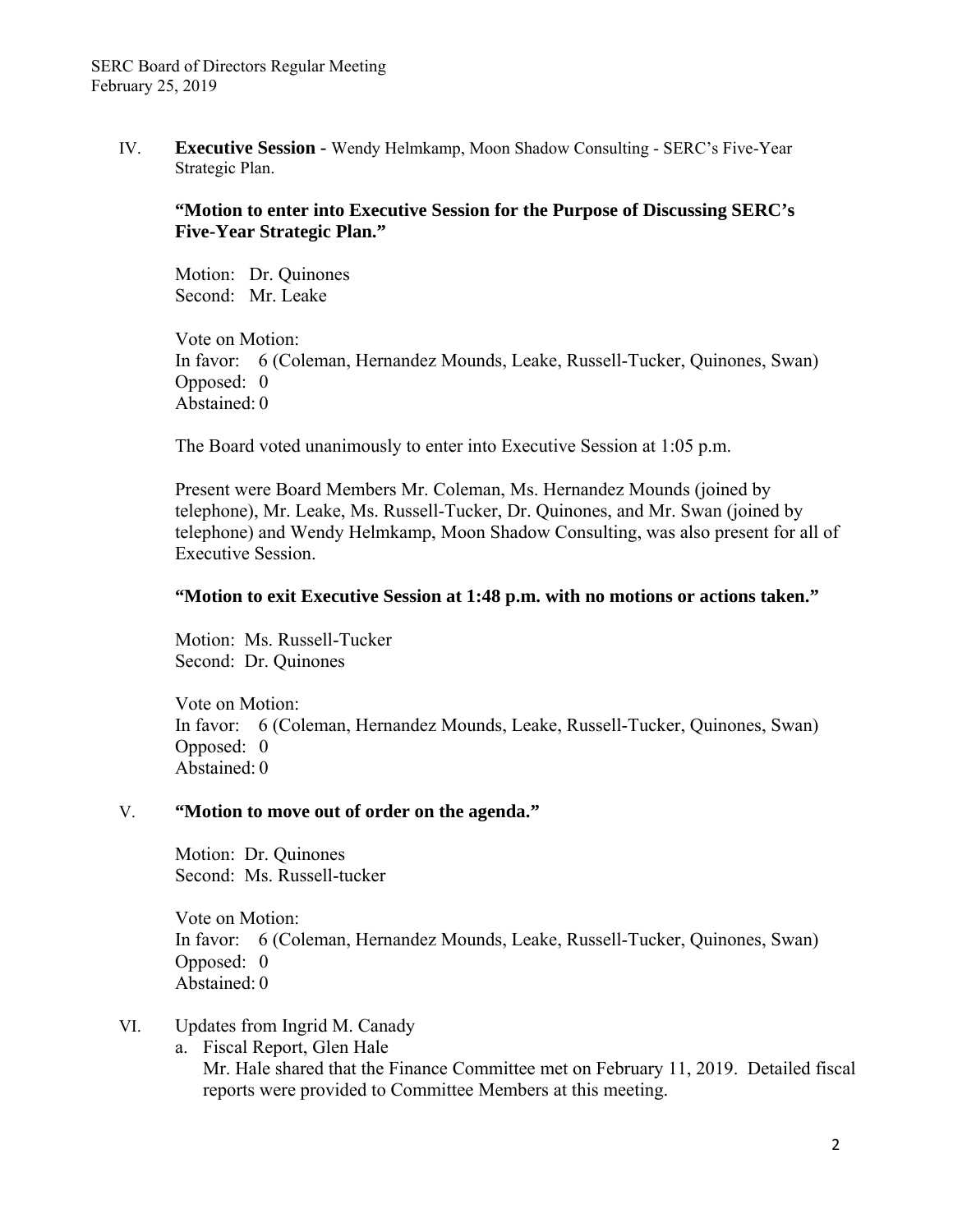Mr. Hale shared the recent fiscal reports with Board Members and reviewed the statement of revenues and expenses and balance sheet in detail. Things continue to trend positively. There was general conversation.

### VII. **Action Item**

a. Approval of 2019-2020 SERC Salary Ranges

Ms. Canady presented the proposed SERC 2019-2022 salary ranges. This information was shared with the Finance Committee on February 11, 2019. The proposed ranges account for expertise, experience and performance and will assist with recruitment, retention and mobility. This information is being presented in order to have an approved plan in place when budget planning begins for the 2019-2020 year.

If before the final budget is presented, SERC's fiscal funding doesn't allow for salary increases, staff will be notified of such decision. The proposed ranges do not account for employee benefits.

There was general conversation.

## **"Motion to approve 2019-2020 SERC Proposed Salary Ranges"**

Motion: Mr. Leake Second: Dr. Quinones

Vote on Motion: In favor: 5 (Coleman, Hernandez Mounds, Leake, Quinones, Swan) Opposed: 0 Abstained: 1 (Russell-Tucker)

# VI. Updates from Ingrid M. Canady

b. LEA Contracts/Other Contracts, Stephen Proffitt Mr. Proffitt provided information about SERC's fully executed LEA/Other contracts through February 2019. The contracts are specific to Curriculum & Instruction, Positive Behavioral Interventions and Supports (PBIS), Racial Equity, Special Education and Scientific Research-Based Interventions (SRBI) programs. This information will be updated and shared with the Board at their regular monthly meetings.

Mr. Coleman requested a document that shows current programming trends and areas of growth.

There was general conversation.

c. Location Updates

i. Waterbury

Department of Administrative Services (DAS) is still working with Naugatuck Valley Development Corporation (NVDC) on the lease.